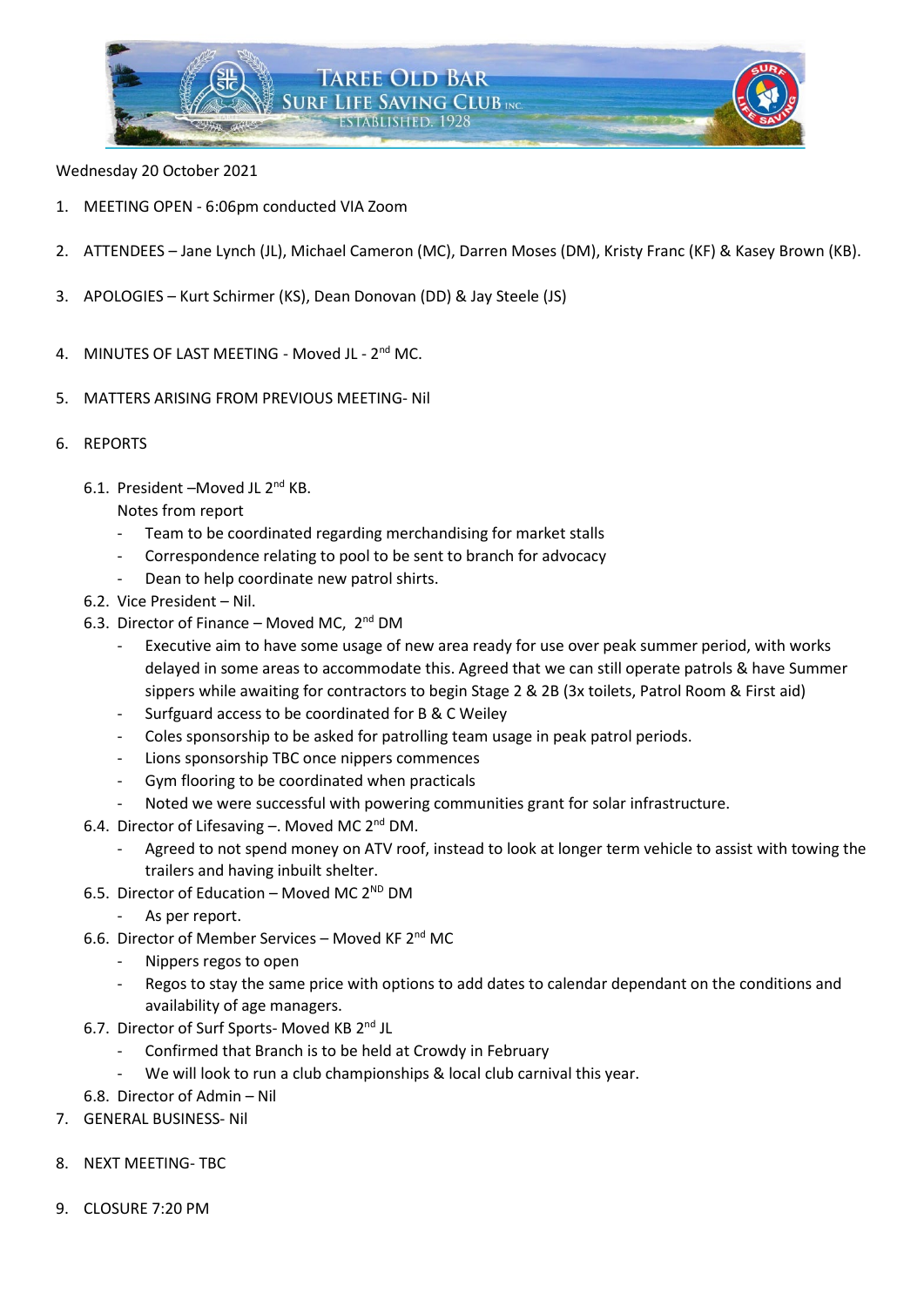# **Presidents Report- Jane Lynch**

Relatively quiet October, compared to regular years when we are battling with rego's, patrol rosters, branch meetings and nippers. I've been so super impressed by our team and how we've all just gotten on with the job. All of you have organised your own portfolios and this work is so appreciated and shows how well our team is functioning.

**WEBSITE:** Our new site is live. There may be some teething problems, but in general, it is great to have a new tool that can reach those who do not wish to use facebook, and hopefully something that the general community can use to contact those in roles. Please have a look and if there are changes and areas we need to be added, we can do this. Massive thank you to Bec Sampson who coordinated the team to complete this.

## **MEMBERSHIPS:**

- Still need to look at a more streamlined way to sort our applications.
- Kristy & I have been contacting those people who are applying but with no background of what they would like to participate in.
- As per a memo from SLSNSW no member is covered by Insurance post Oct 31 if they have not registered for the season. This includes all patrollers, so we need all patrol captains to enforce registration. Many get confused thinking they don't need to re-join if they don't need to pay.

## **PATROLS:**

One full rotation of the roster is complete. Will be interesting to see which teams have had an increase or decrease in numbers.

SLS Sent a large Survey over the weekend asking thoughts on perceptions relating to double vaccination status. So far there has been no official mandate, but we may need to monitor.

Also need to work out the allocation of our new patrol shirts to the teams.

There is a new CLEG worth 15k for the 2021-2022 season.

Branch discussed last night entering discussion with state regarding not needing an IRBD on each patrol. This sis something we wholeheartedly support as we could grow from 5 patrol teams to 8 if this was the case.

#### **CLUB HOUSE:**

Thanks to Dean & Mick for their continuing work in getting the space sorted.

On Saturday Janelle Bidner & Carolyn Weiley met to clean up and sort some of the equipment in the kitchen and office with a view to sell it. Currently all equipment is available for members, then it will be put out to the greater community to buy. We should then be able to tip anything not wanted. This is a massive job & we have accumulated a lot of things over many years. Hopefully the full clean out will give us a much more usable space.

Jill has provided some ideas about the kitchen and hall hire. I have attached . Can we review and discuss.

### **NIPPERS:**

I have entered into correspondence with Branch relating to use of Old Bar Pool. Rather than the point blank no, at last nights Branch meeting, we asked for advocacy. Their issues relate to liability of the pool as it is not a public space. We will send them information and continue to try and sort this issue.

#### **MARKET STALL:**

We've been offered a stall at Old Bar Markets. We need assistance to oversee ordering stock if this is something we want to do.

## **Vice Presidents Report.- Jay Steele**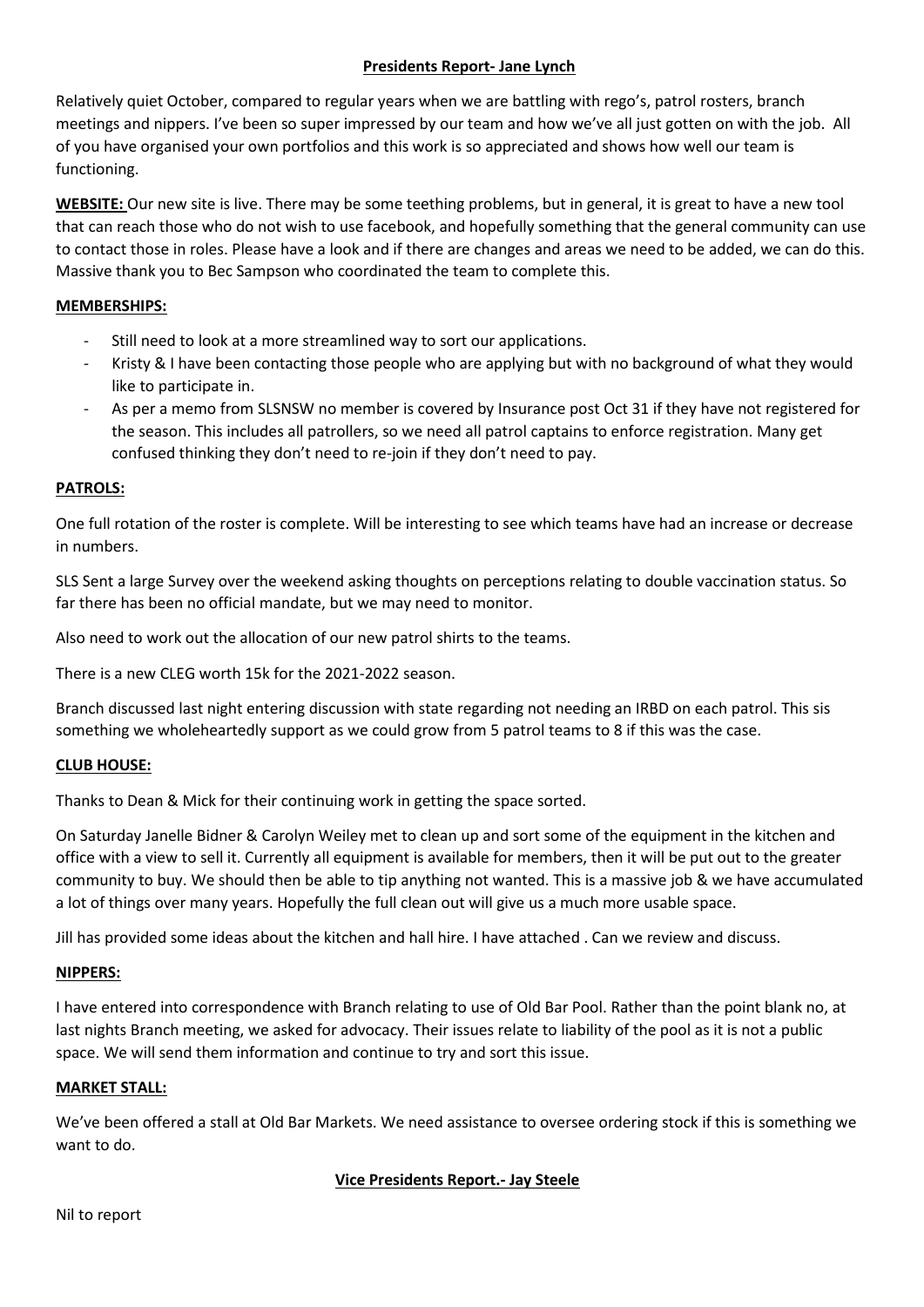### **Director of Finance - Michael Cameron**

### **Accounts**

The current balances in our accounts are; General Account – \$21,521.29 E Saver - \$500.14 Floats - \$1,000.00 Stacks Managed Investment – NIL – ALL FUNDS WITHDRAWN

We have 1 bill pending;

- Mongon & Thompson (xero) - \$39

We have an invoice owed to from the Tavern for sponsorship of \$1,000

#### **Planned Spending**

- PFD's from Grant Funding (this needs to be done).
- Kedwell Constructions \$8,600 remaining of contract price still to be invoiced to us (plus any further extras).
- Wilson Solar & Electrical \$16,500 Meter box wiring.
- There will be extras... (as per quotes from Dave)

#### **Flat**

He is ok with things at present. Althoug it would be pretty dark in there now. Havent progressed with windows. We did notice the new garage and ladies toilet area smells pretty terrible. Not sure if it is from the flat or something else.

## **Gym**

I think we should look at getting the flooring in and the access to the new toilets, even though the toilets arent done. Then we can move across there when ever we like. Just give options moving forward with very little expenditure.

#### **Grants**

I've applied for assistance through Coles Old Bar. They want a letter back of what we would like from them?

Lions Club wish to give us money for nippers, again we need to decide what we want and ask.

We have been shortlisted for the powering communities grant (solar) which would help with the above expenses. Looks like we have progressed to the final round.

## **Building & Extension**

- Construction of Dave's works should be done by the end of next week. I've attended site each week for meetings when required.
- RSF quoting bar and bathrooms but cannot do anything this year..
- Wilson Solar have commenced the electrical box work.
- Council have inspected and we are awaiting the Occupation (Final) Certificate. Once received we can apply for the final part of the Surf Club Facilities Grant (\$82,500).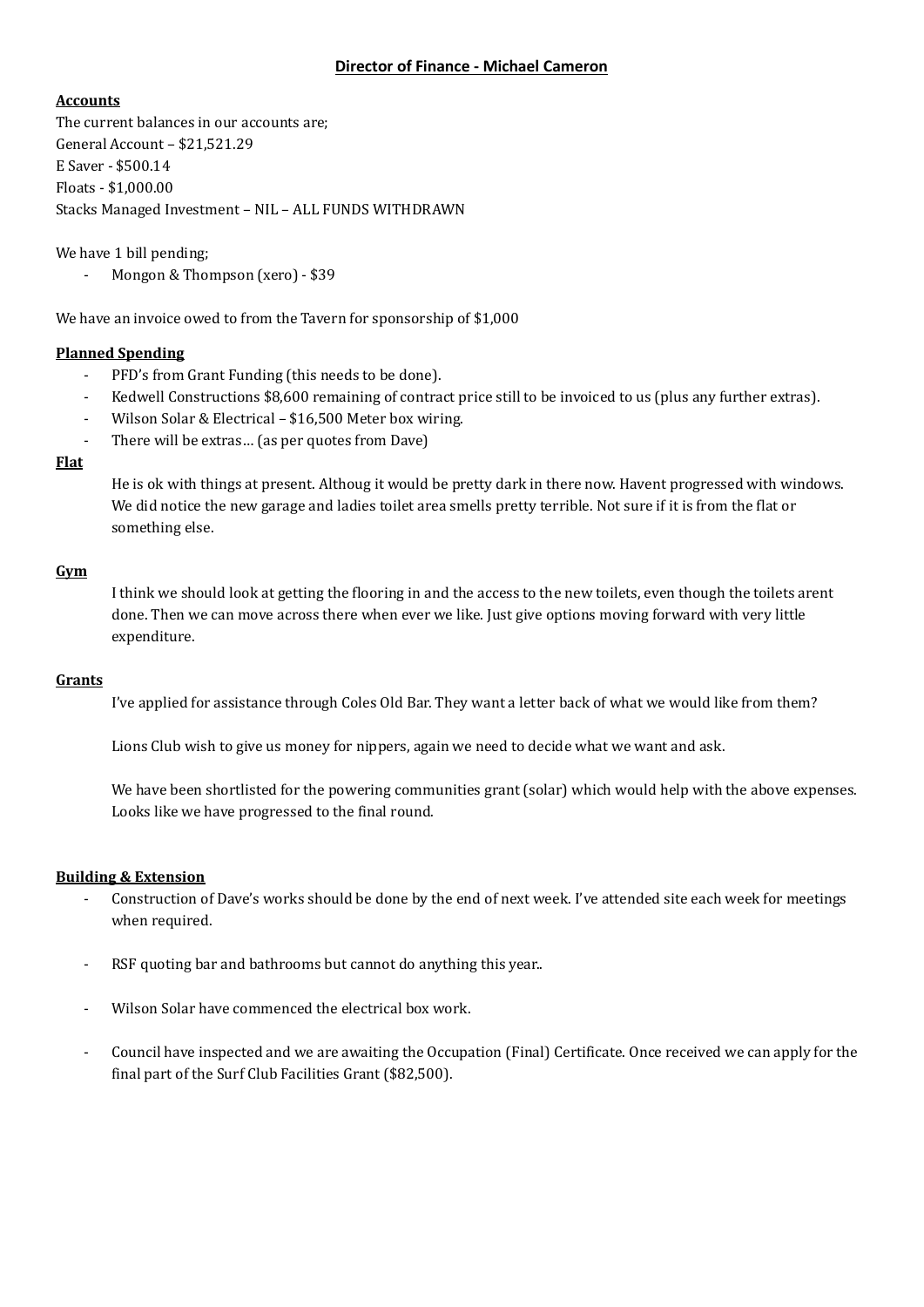## **Director of Lifesaving- Dean Donovan**

First round of patrols have been done with no problems other than the COVID lock down which I think our club handle well.I have had no reports of any problems from any captains which's is a good thing.



We need a new red flag  $\begin{bmatrix} 1 & 1 \\ 0 & 1 \end{bmatrix}$  for beach closer which we are purchasing.

I would like to request that we also purchase a roof for the ATV they are \$650 for protection from sun and rain. I need to get 3 more oxygen bottles to replace used ones.

## **Director of Education Report- Darren Moses**

Training was off to a potentially rocky start this year with COVID being a major worry however with the state vaccination rates on the rise and plenty of social distancing occurring we have the green light to go ahead. Branch have already organised multiple courses with a good number of our members applying and ready to attend.

**Drone Pilot:** Leanne Hemmingway **IRBC/D:** Leanne Hemmingway, Adam Franc, Donna White, and Kasey Brown **First Aid (HLTAID 011):** Michael Cameron, Leanne Hemingway, Dean Donovan, and Howard Sampson. **Advanced Resus (HLTAID 015):** Leanne Hemingway and Dean Donovan. **RWC operator:** Darren Moses, Tom Riley

I have also created an information letter to be placed on our website and Facebook regarding TOB's bronze course for the season to be ran by Jane and Assisted by Tom Riley, myself, and any other subject matter experts wishing to assist.

## **Director of Member Services- Kristy Franc**

#### NIPPERS

- As per current SLS NSW advice, the first session of Nippers will be 5 December
- No Nippers activities to be undertaken before 1 December
- To help offset the shorter season, an additional (Christmas activities) session proposed for 19 December and two sessions proposed to be added during the January holidays
- Proposing to use Wed December 1 and Saturday December 4 for combined Swim Evaluations and Gear Pick-Up
- Proposing registrations open 22 October and close 24 November
- Currently awaiting approval in writing from Branch to use the Old Bar pool.
- See proposed calendar below
- Rashies and caps to be ordered
- Hoping to recruit a new Age Manager or two.

## MEMBERSHIPS TO BE APPROVED

Mathews Baby

Sam Wilkes

Bennett VDW

Kerry Nolan

Zari and Mahroosh Ahmad